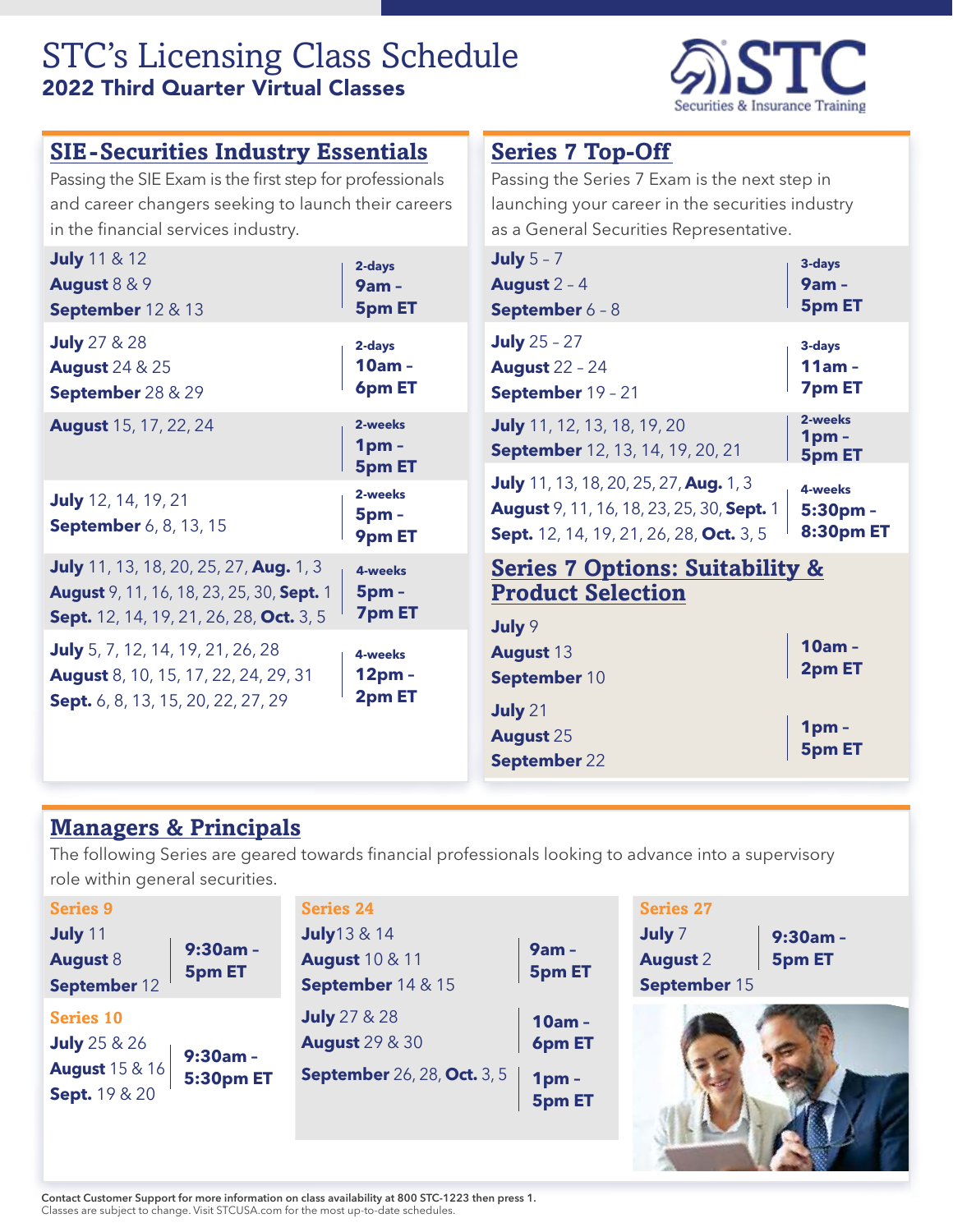### STC's Licensing Class Schedule 2022 Third Quarter Virtual Classes



#### **[Registered Representatives](https://www.stcusa.com/securities/licensing/)**

The following exams are for finance professionals who desire to serve as a Registered Representative to clients who are trading investment products and securities.

| <b>Series 3</b><br><b>July</b> 5 & 6<br>August 2 & 3<br>September 6 & 7                                     | Day 1<br>9:30am - 4:30pm ET<br>Day 2<br>9:30am - 2pm ET | <b>Series 66</b><br><b>July</b> 19 & 20<br><b>August</b> 16 & 17<br>September 20 & 21     | 9am - 5pm ET       |
|-------------------------------------------------------------------------------------------------------------|---------------------------------------------------------|-------------------------------------------------------------------------------------------|--------------------|
| <b>Series 6</b><br><b>July 26</b><br><b>August 30</b>                                                       | 10am - 6pm ET                                           | July $5 - 8$<br>August $1 - 4$<br>September 6 - 9                                         | 1pm - 5pm ET       |
| September 27<br>July $6 & 7$<br><b>July</b> 20 & 21<br><b>August 3 &amp; 4</b>                              | <b>Two 4-Hour Classes</b>                               | <b>Series 79</b><br><b>July</b> 13 & 14<br><b>August 22 &amp; 23</b><br>September 12 & 13 | 9:30am - 5:30pm ET |
| <b>August</b> 17 & 18                                                                                       | 1pm - 5pm ET                                            | Sept. 27, 29, Oct. 4, 6                                                                   | 1pm - 5pm ET       |
| September 7 & 8<br>September 21 & 22                                                                        |                                                         | <b>Series 86</b><br><b>August</b> 15 & 17                                                 | 4:30pm - 7:30pm ET |
| <b>Series 57</b><br><b>August 10 &amp; 11</b>                                                               | 1pm - 5pm ET                                            | <b>Series 87</b><br><b>August 31</b>                                                      | 4:30pm - 8:30pm ET |
| <b>Series 63</b><br><b>July 14</b><br><b>August 10</b><br>September 14                                      | 9am - 1pm ET                                            | <b>Series 99</b><br><b>July 25</b><br>September 26                                        | 9:30am - 5:30pm ET |
| <b>July 28</b><br><b>August 29</b><br>September 29                                                          | 1pm - 5pm ET                                            |                                                                                           |                    |
| <b>Series 65</b><br><b>July</b> 5, 6, 12, 13<br><b>August</b> 1, 2, 8, 9<br><b>September</b> 13, 15, 20, 22 | 1pm - 4:30pm ET                                         |                                                                                           |                    |



Contact Customer Support for more information on class availability at 800 STC-1223 then press 1. Classes are subject to change. Visit STCUSA.com for the most up-to-date schedules.